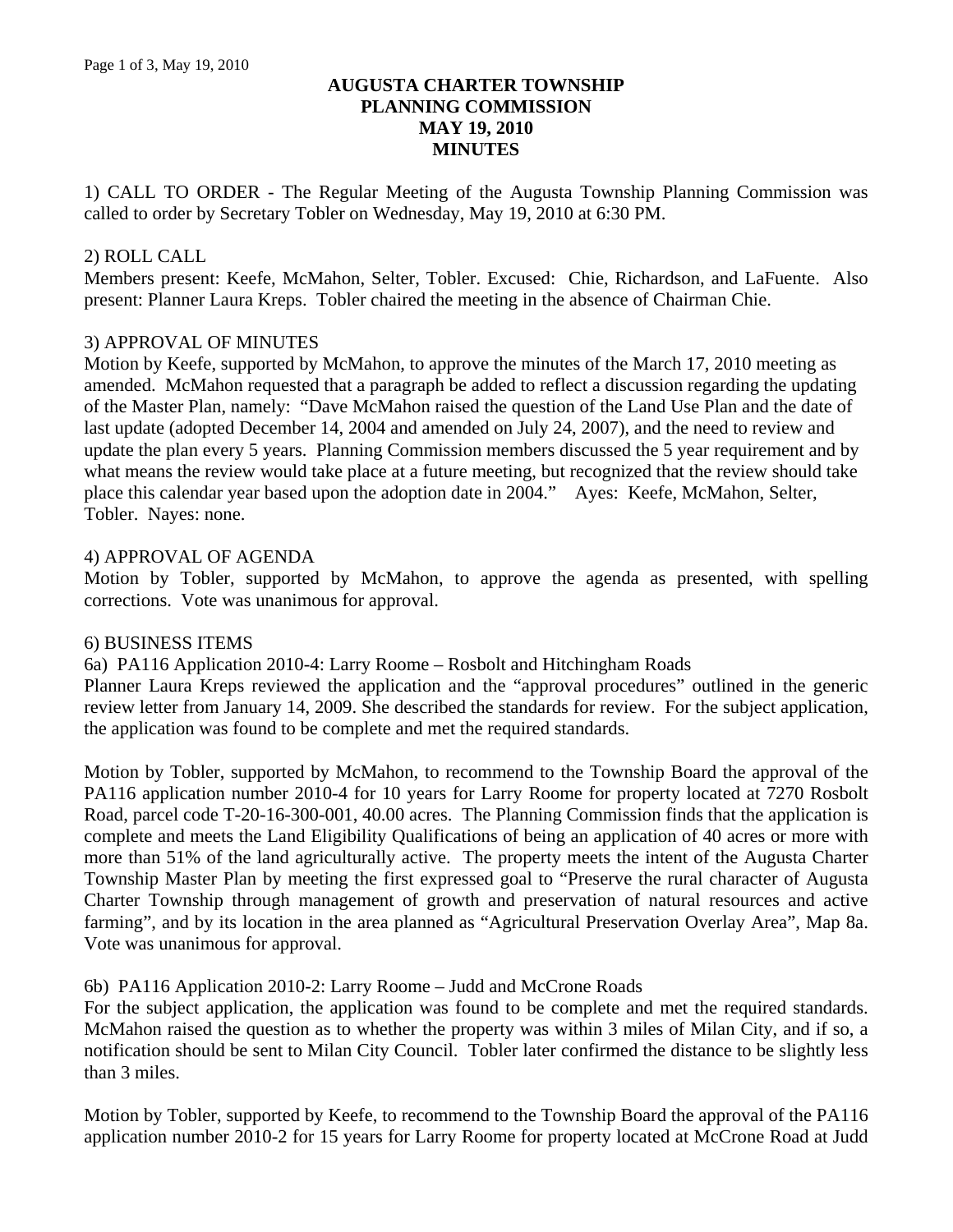#### Page 2 of 3, May 19, 2010

Road, parcel code T-20-18-200-001, 46.86 acres. The Planning Commission finds that the application is complete and meets the Land Eligibility Qualifications of being an application of 40 acres or more with more than 51% of the land agriculturally active. The property meets the intent of the Augusta Charter Township Master Plan by meeting the first expressed goal to "Preserve the rural character of Augusta Charter Township through management of growth and preservation of natural resources and active farming", and by its location in the area planned as "Agricultural Preservation Overlay Area", Map 8a. Vote was unanimous for approval.

# 6c) PA116 Application 2010-3: Larry Roome – Bemis and Whittaker Roads

For the subject application, the application was found to be complete and met the required standards.

Motion by Tobler, supported by Selter, to recommend approval of the PA116 application #2010-3 for 12 years by Larry Roome for properties located at Whittaker and Bemis Roads, 231.77 acres. The Planning Commission finds that the application is complete and meets the Land Eligibility Qualifications of being an application of 40 acres or more with more than 51% of the land agriculturally active. The property meets the intent of the Augusta Charter Township Master Plan by meeting the first expressed goal to "Preserve the rural character of Augusta Charter Township through management of growth and preservation of natural resources and active farming". Vote was unanimous for approval.

# 7) OPEN DISCUSSION FOR ISSUES NOT ON THE AGENDA

7a) Correspondence Received – Notice of Master Plan updates by Van Buren Township 7b) Planning Commission Members – Selter raised for discussion the ongoing problems of heavy truck parking at the corner of Bunton and Judd. The last known violation notice was sent about 2 years ago. Laura Kreps to ask Zoning Administrator Ralph Pasola regarding status.

Selter also asked about any change of status regarding Bobby Maxwell's pole barn. Tobler related conversation with Mr. Maxwell where he stated that he had put aside intentions to rent space for RV storage, and to build the pole barn for his personal use. For personal use, no Planning Commission action is required.

McMahon indicated that he had successfully completed the Citizen Planner training and had received his Certificate. He recommended the program to other P.C. members.

# 7c) Members of the Audience – Karen Durham, Willis Mill

Karen Durham was present to represent herself and Robert Durham. They wish to provide a "Farmers' Market" on the grounds of the Willis Feed Mill at 10200 Railroad Street. The Farmers' Market would be for local farmers and vendors, and would include home grown produce, vegetables and flowers. Other sales might include home crafts, rustic signs and holistic veterinary materials. All products would be preapproved by management. Hours of operation would be Saturday 10am to 5pm, and Sunday 12pm to 4pm, from the Memorial Day weekend through October. Space for 8 to 10 six foot tables would be provided within the existing fenced area to the west of the mill. No tents or permanent structures are involved, although a vendor may set up a canopy, to be taken down at close of business on Sundays. The vendors will park on the east of the mill near the railroad tracks, leaving the rest of the area for public parking. Ms. Durham provided a set of Operating Rules attached to and made part of these minutes.

Laura Kreps indicated that she was comfortable with the description as being allowed under the current grandfathered use. The current zoning ordinance requires an annual Zoning Compliance Permit, which would be applied here as well.

Motion by Tobler, supported by Keefe, to administratively approve the request by Willis Feed Mill proprietors Robert and Karen Durham to operate a "Farmer's Market" limited in scope to that described